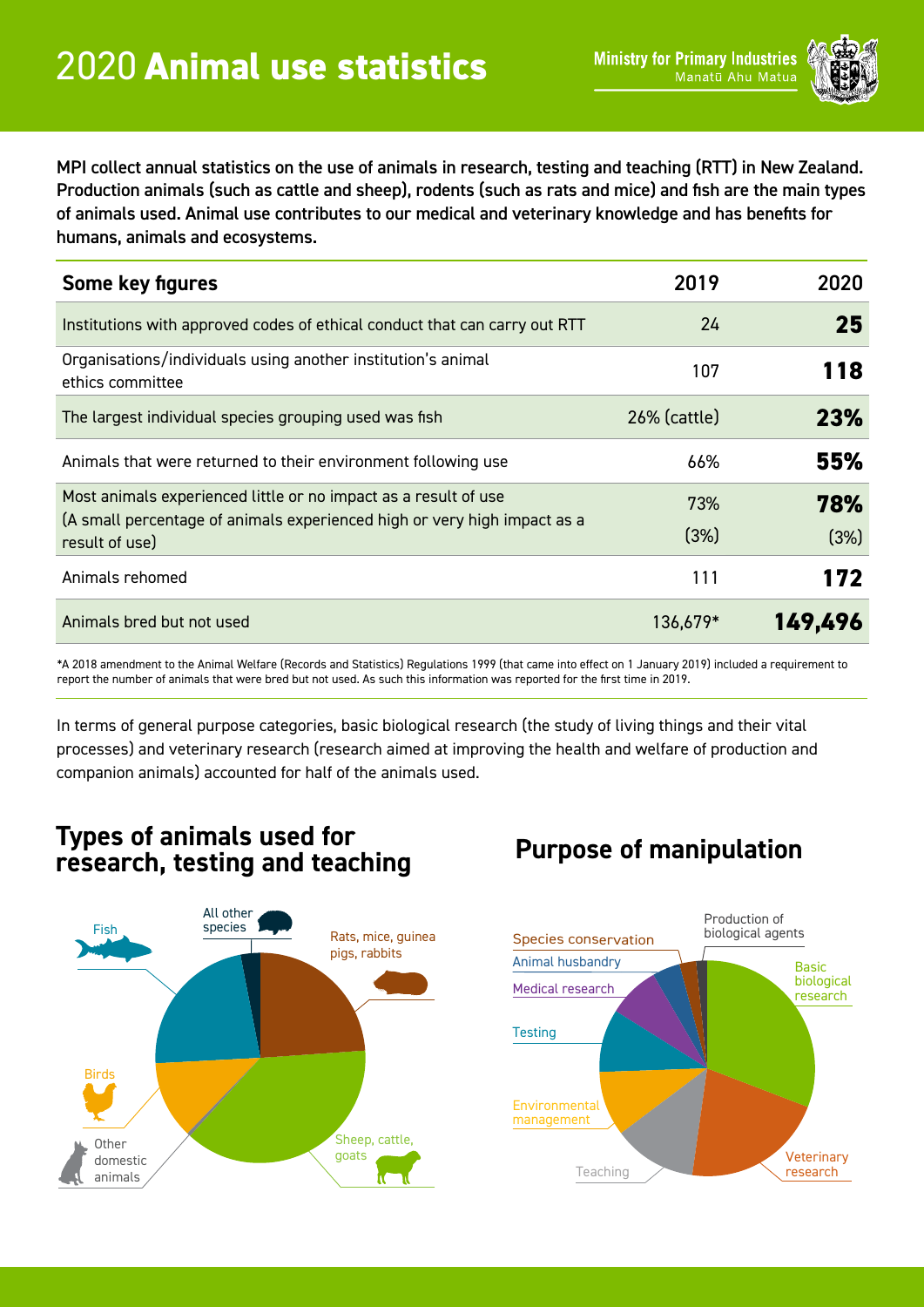There is significant annual variability in the number of animals reported to MPI each year due to the completion of long-term projects. The rolling three-year average provides a more accurate representation of animal use over time. The graph below shows the rolling three-year average compared with the annual totals.



#### **Animals manipulated between 1999 and 2020**



Total number of animals

used in **2020** was

## **Impact on animals used in 2020**



The long-term trends of the impact of research, testing and teaching on the animals used in New Zealand is illustrated in the graph below.

### **Impact of manipulations on animals used for RTT over the last 21 years**